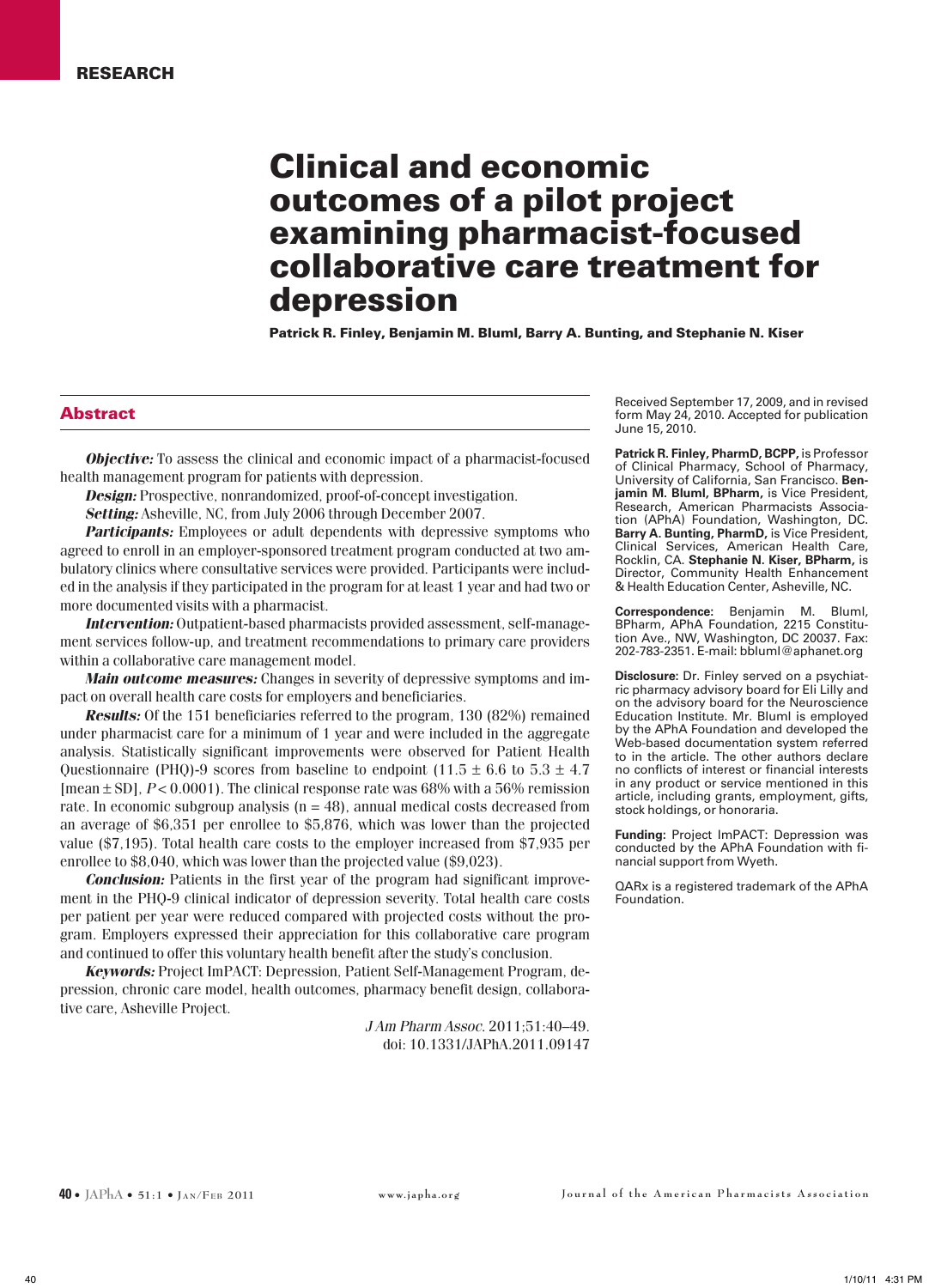epression is now widely recognized as one of the most common and disabling chronic diseases affecting industrialized nations.1 In the United States, about one in six adults will experience an acute episode of major depressive disorder during their lifetime and more than 10% will suffer from a depressive illness during the next 12 months.<sup>2</sup> Depression is associated with high rates of morbidity and mortality as a result of direct effects of the illness on physical functioning (e.g., poor sleep, low energy, changes in appetite), as well as high rates of suicidal thinking triggered by deteriorations in mood and cognition. Further, depression also has been shown to be closely associated with many other medical conditions, such as heart disease, cancer, Parkinson's disease, and Alzheimer's dementia.3,4

The social impact of mood disorders is often overlooked and can be quite profound, leading to emotional withdrawal and subsequent isolation. The functional status of families often is compromised as relationships suffer and responsibilities are neglected.5 The economic consequences of depression in adults also are evident, particularly in the workplace. Depressed adults are 20% to 40% more likely to be unemployed compared

# **At a Glance**

**Synopsis:** Changes in severity of depressive symptoms and impact on overall health care costs for employers and beneficiaries were assessed among employees or adult dependents who agreed to enroll in a depression treatment program that was conducted at two ambulatory clinics and led by pharmacists. Nineitem Patient Health Questionnaire scores improved significantly from baseline to endpoint, and the clinical response rate was 68% with a 56% remission rate. Annual medical costs decreased from an average of \$6,351 to \$5,876 per patient, and total health care costs to the employer were \$983 lower than projected per patient. Employers were satisfied with the program and continued to offer this voluntary health benefit after the study's conclusion.

*Analysis: The current work reflects the findings of previous reports of collaborative care models: that pharmacist interventions among patients with chronic illness result in increased prescription costs but decreased medical costs and net health plan savings. The care model described here features core elements required of a collaborative care model, as it emphasizes the role of clinical pharmacists in managing care, working collaboratively with primary care providers and other mental health professionals to ensure frequent follow-up, monitor treatment adherence, and provide patient education. The authors believe that this process of care blends important elements of "reformed" health care delivery, integrating provider accessibility, patient centeredness, and lifestyle considerations into the model.*

with euthymic counterparts.<sup>6</sup> Among those who are employed, mood disorders have been shown to be a leading cause of work absenteeism, and reports indicate that employees with depression will have an average of 9.9 sick days annually.<sup>7</sup> The costs of presenteeism with depression are probably even higher, with decrements of job productivity ranging from 10% to 20%.<sup>8</sup>

Although depression is certainly a treatable condition, most cases will go undetected. Even when treatments are prescribed, less than 50% of patients will complete a recommended therapeutic course.<sup>9-11</sup> As most depressed patients will present initially in nonspecialty settings (e.g., primary care), many health policy experts view these treatment deficiencies largely as a "systems" problem.12,13 Researchers and institutions have attempted to redesign health care delivery systems accordingly, emphasizing a collaborative, multidisciplinary approach spearheaded by a committed case manager.<sup>13-15</sup> Randomized controlled studies have demonstrated significant improvements in clinical outcomes with this strategy.16–18 However, most of this research has been conducted in managed care environments, and the applicability of these approaches to other care settings remains somewhat unclear.19 Further, the role of the employer in these treatment models has rarely been considered.20

Previously, the American Pharmacists Association (APhA) Foundation conducted several investigations that demonstrated the value of clinical pharmacist interventions for chronic diseases such as diabetes, asthma, hypertension, and dyslipidemia.21–24 In the prospective study described below, investigators chose to emphasize the role of clinical pharmacists in improving the outcomes of depressed patients, primarily through a structured program featuring enhanced employee outreach, patient education, and systematic follow-up. By partnering with employer groups, investigators hoped to create financial incentives for patients (and their covered beneficiaries) that encouraged participation in depression management programs and empowered them to share responsibility for treatment outcomes. Investigators hypothesized that improvements in treatment adherence and lifestyle changes would result in quantifiable benefits apparent in clinical and economic domains.

## **Objectives**

The primary objective of this prospective proof-of-concept investigation was to quantify and compare the clinical and economic outcomes of depressed patients before and after receiving an experimental model of care that emphasized the role of clinical pharmacists as care managers. The model was designed specifically to align the financial incentives of employees, employers, and health care systems. Investigators sought to explore the feasibility and sustainability of this collaborative care model in a nonacademic real-world setting.

#### Methods

This investigation was conducted in a community setting in Asheville, NC. Two employers participating in the Asheville Project, the City of Asheville and Mission Hospitals, agreed to offer a care management program for covered health plan members with depression. Researchers received approval from

**J**ournal of the American Pharmacists Association **www.japha.org** JAN/FEB 2011 • 51:1 • JAPhA • 41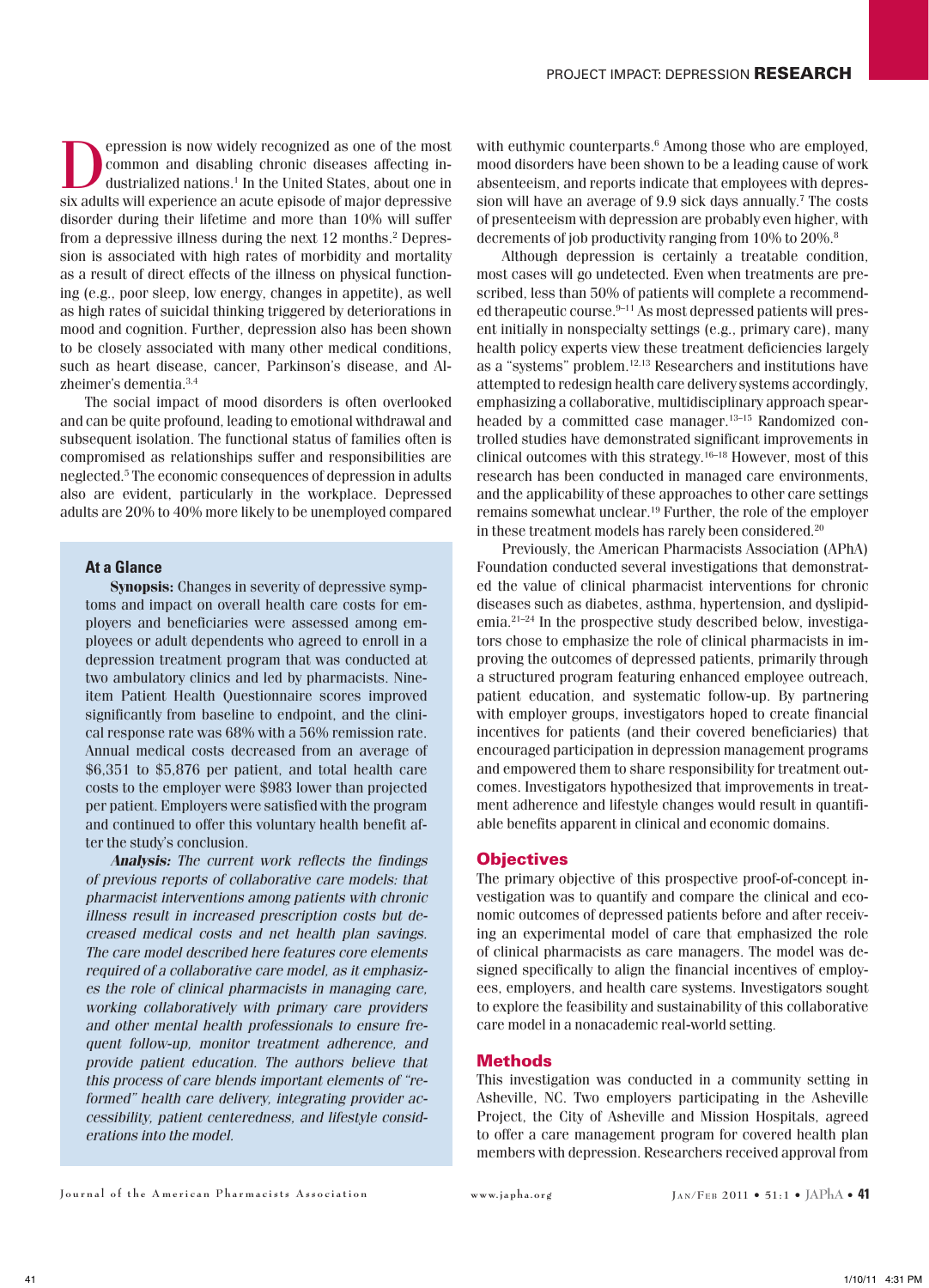the institutional review board of the Mission Hospital System to conduct this prospective study before commencement of participant recruitment.

Project ImPACT: Depression was a quasi-experimental, prospective, naturalistic study. All eligible participants were older than 18 years and employees of Mission Hospitals or the City of Asheville or covered spouses or dependents. Eligible participants were identified by their medical providers as suffering from depressive symptoms and prescribed antidepressant treatment. To replicate a real-world setting, the study did not include a structured diagnostic interview to confirm depression diagnosis and did not feature an a priori cutoff for depression severity on a symptom rating scale. Participants volunteered to participate in this care management program, and all services and incentives were paid by the employers' health plans.

Employers participating in Project ImPACT: Depression were self-insured and therefore at risk for medical and prescription costs for their employees and other beneficiaries under the established plan. The employer/health plan agreed to invest in incentives for patients and reimburse pharmacist providers for services. These incentives included waived copayments for antidepressant medications and free pharmacist consultations. Employers worked closely with their thirdparty administrators (TPAs) and pharmacy benefits managers (PBMs) to implement incentives and provide basic claims data information on an annual basis to allow for program economic performance review.

The two pharmacist care managers in this collaborative treatment model were community and outpatient hospital pharmacists who had previously obtained a doctor of pharmacy degree, had been in practice for a minimum of 3 years, and completed a postdoctoral residency program. One of the pharmacists had completed a 12-month psychiatric residency, and the other had completed a 12-month ambulatory care residency. Immediately before the investigation, participating pharmacists received approximately 16 hours of depression management training (8 hours self-study and 8 hours live) provided by the APhA Foundation that was based on national treatment guidelines.25 The live training consisted of didactic presentations, patient cases, and role playing among participants. The training was delivered by a multidisciplinary team that included a primary care provider, psychiatrist, behavioral health counselor, and psychiatric pharmacist. Pharmacists met with patients at the Mission Hospital's Pharmacotherapy Clinic and Mission Hospital's Education Center.

#### Recruitment

The majority of participants were identified through self-referral (>90%) as a consequence of staff meetings and circulating flyers that coincided with the program's launch. Other participants were referred through their employer's employee assistance program (EAP), through existing relationships with local pharmacists, or by referral of other health care providers such as physicians, physician's assistants, or nurse practitioners.

Patient enrollment began in July 2006 and continued at each site dependent on employer-specific enrollment timeta-

bles. The data collection endpoint for this evaluation was December 31, 2007. Patients with baseline and year 1 medical and pharmacy claims and two or more documented visits with pharmacists were ultimately included in both the clinical and economic subgroup analyses.

#### Intervention

All patients in the study agreed to meet with a pharmacist care manager on a regular, long-term basis. Patients were assigned to their care manager based on the pharmacists' availability and location. All pharmacist–patient encounters were face to face, scheduled, and conducted in a private area, with access to the Internet for documenting and tracking of patient care interventions (Figure 1). Patients agreed to meet with their pharmacist care manager as frequently as once a month. However, the frequency of encounters was at least quarterly and ultimately at the discretion of the pharmacist care manager. Patients could withdraw at any time. The settings for the patient–pharmacist interactions were two Mission Hospital outpatient sites. One of these was an outpatient pharmacotherapy clinic staffed by pharmacists, and the other was an outpatient education center that employed three pharmacists for disease management programs.

Upon enrollment into the program, participants scheduled an intake interview with participating pharmacists for the purpose of obtaining patient-specific information related to current mental status, ongoing stressors, past psychiatric history, social and family histories, and medical history (including allergies and comorbid conditions). Participants also completed a validated, self-rated depression scale (the nine-item Patient Health Questionnaire [PHQ-9] instrument)<sup>25</sup> at baseline. Pharmacist care managers worked closely with patients to achieve consensus on treatment goals and subsequently formulated a treatment plan primarily consisting of medication recommendations, patient education, and lifestyle changes. Pharmacist care managers used the national depression guidelines published by the American Psychiatric Association and resources from the MacArthur Foundation for evidence-based treatment decision making and recommendations.26,27 At each subsequent visit, treatment goals were revisited, medication assessments were repeated, treatment adherence was evaluated by patient self-report, and participants completed a follow-up PHQ-9 assessment. Education was tailored to specific patient needs and placed strong emphasis on anticipated benefits and risks of treatment modalities, as well as lifestyle changes needed to reduce stress and improve overall health (e.g., exercise, yoga, dietary modifications).

Pharmacists' communication with physicians was most often via faxes that summarized the patient–pharmacist encounter. These included patient comments, PHQ-9 scores, and suggestions for therapy changes when indicated. The prescriber continued to have ultimate treatment decision-making authority in the process. If urgent needs were identified, the pharmacist would call the office to collaborate on an action plan. Any communication that requested information from the physician office was accompanied by a protected health information release form signed by the patient.

**42 •** JAPhA • 51:1 • Jan/FEB 2011 www.japha.org Journal of the American Pharmacists Association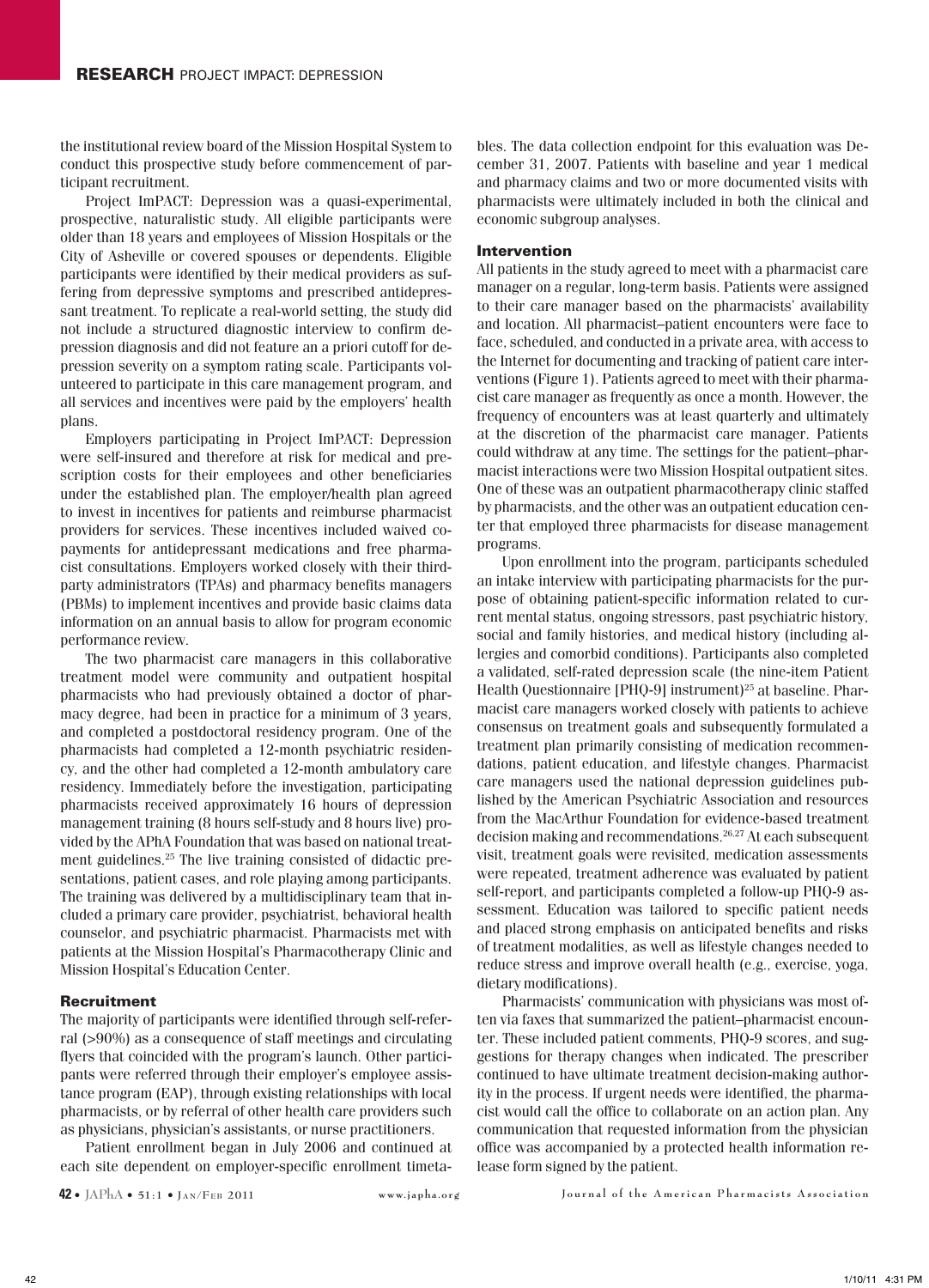

**Figure 1.** Project ImPACT: Depression patient support and care process flow Abbreviation used: PHQ, Patient Health Questionnaire.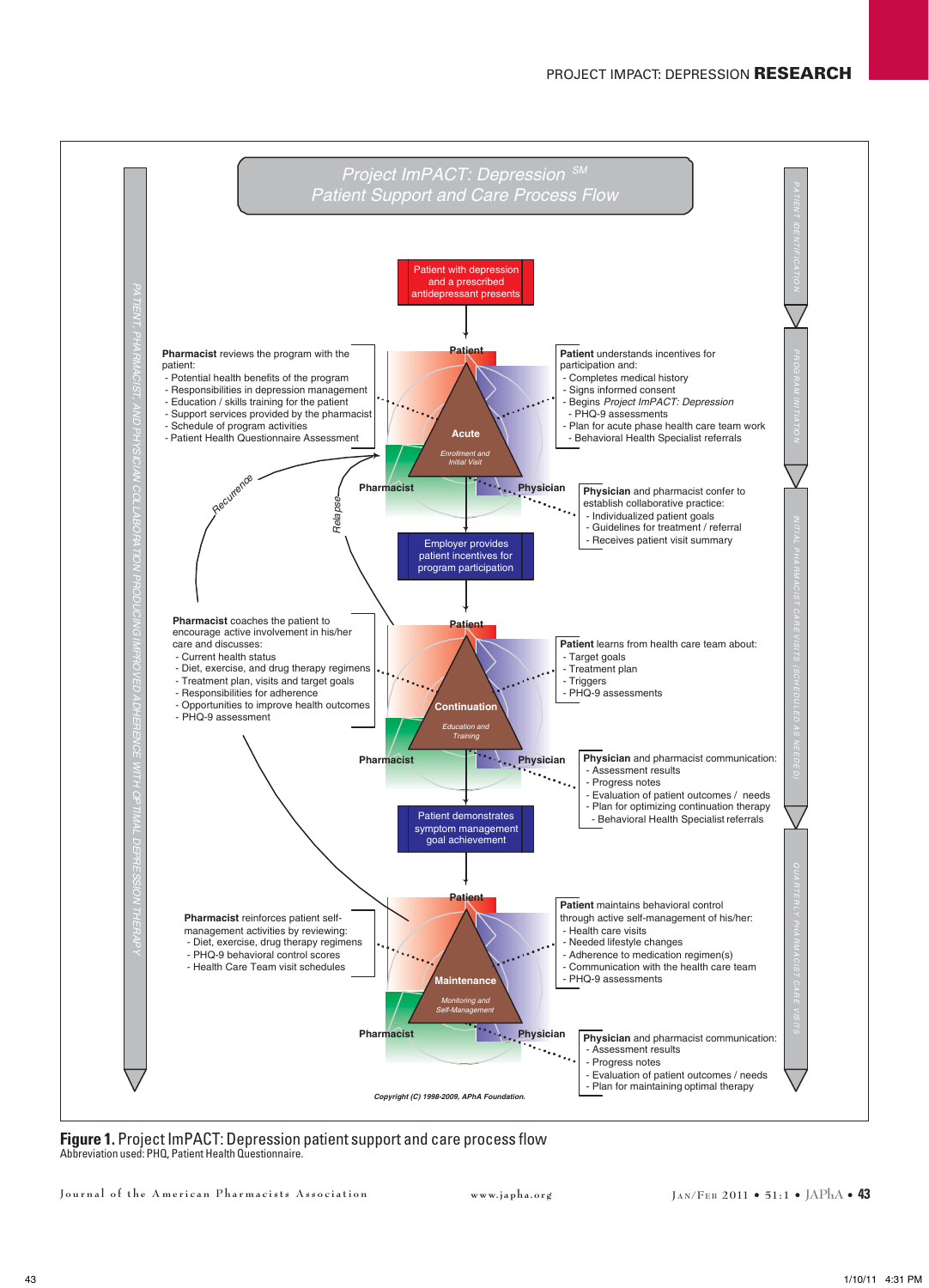Pharmacist care managers also had the option of referring patients to EAP counselors, which was already a covered benefit of both participating employers' health plans. Before pilot program implementation, meetings were held with employer representatives and representatives from their EAP service providers. A collaborative relationship was established that provided for two-way referral options. EAP could refer eligible individuals to the program, and pharmacists could refer individuals to EAP. The program developers were concerned about pharmacists' comfort level and scope of practice with regard to the risk for suicide. This primarily was addressed through routine use of a validated depression rating scale (i.e., PHQ-9) that assessed the overall severity of symptoms and featured a specific item addressing suicidal ideation. Pharmacists explored the relative risk for suicidality further (e.g., plan, history of impulsivity, active substance abuse) whenever patients confirmed the presence of this symptom on the scale (i.e., score of ≥1 on item 9 of PHQ). Pharmacists had the option to refer patients to professional counselors (EAP) and/or their primary care providers when further follow-up was indicated. Both employers already had EAP contracts and commented that these services were underused historically. Upon the suggestion of the EAP provider, the pharmacists were asked to ensure that plan members who entered the program were educated on the EAP services available to them, the EAP counselors' role, and how to access their services. In turn, the EAP providers offered to inform the employers' plan members of the pharmacist program when they thought an individual they were meeting with might benefit from enrolling. The pharmacist, EAP, and the physician collaborated closely in this process, and three-way communication occurred.

### Data sources and analysis

Aggregated, deidentified data were collected for general demographics, economic outcomes, and clinical outcomes. The pharmacists documented the clinical data after each patient visit in QARx, which is the APhA Foundation's Web-based documentation system.28 Economic data were obtained from respective health plans or other designated claims repositories, including employer and beneficiary paid amounts for both medical and pharmacy claims. Then, data were processed and imported into QARx.

Clinical data were combined from the two study sites to create one major aggregate cohort. A subgroup of participants for whom complete economic (and clinical) data were available also was identified and analyzed. The clinical outcomes analysis compared initial and follow-up results that were collected during the course of patient care. Clinical analyses used the two-tailed *t* test for paired data from the beginning and ending measures within the evaluation period. The a priori level of significance was set at *P* < 0.05. The economic outcomes analysis compared baseline year actual and projected costs of care with costs for year 1 of the program.

#### Outcome definitions

The primary clinical outcome measure was PHQ-9, a validated depression assessment tool that was administered at baseline

and during each subsequent visit with pharmacist care managers.25 PHQ-9 is a self-administered survey that addresses the presence and severity of each of the nine symptoms included in the *Diagnostic and Statistical Manual of Mental Disorders*, fourth edition, diagnostic criteria for major depression. PHQ-9 usually can be completed and interpreted in less than 10 minutes, and it has been widely advocated as a convenient and accurate clinical assessment tool for diagnosing and monitoring depression in the primary care setting. A total score of less than 5 suggests the patient probably does not require treatment. Scores ranging from 5 to 14 imply that the provider should use clinical judgment in considering the necessity of treatment. Scores greater than 14 strongly suggest that some form of evidence-based treatment is warranted. Regarding clinical outcomes, treatment response is defined as a decrease of 50% or more from the baseline PHQ-9 score. Treatment remission is defined as a PHQ-9 score of less than 5.

Economic outcomes were measured in a manner consistent with previous employer-based cost analyses published by the APhA Foundation.29 Each patient's enrollment date in the program serves as time 0 (i.e., the index date), with the resultant baseline period being the 12 months immediately preceding that date and year 1 being the 12 months immediately following. Medical claims were obtained from health plan TPAs, and pharmacy claims were obtained from PBMs. All available medical and pharmacy claims were included for each of these periods. Fees for pharmacist care services were included in medical care claims data. Projected costs were calculated from baseline period values using a multiplier from spring 2007 AON market-based medical [i.e., "Actives & Retirees <65 (without Rx)" preferred provider option] and pharmacy (i.e., "General and Specialty" average) trend results, as well as January 2008 federal reserve inflation cost data.<sup>30,31</sup>

#### Results

A total of 159 patients were enrolled in the program during the study period. Of those, 15 did not have any documented visits and 14 attended only one visit. Thus, 130 patients (82%) from two employers were included in the aggregate cohort. A total of 685 patient–pharmacist visits were reported during this period, for a mean  $(\pm SD)$  of  $5.3 \pm 2.3$  visits per patient and  $37 \pm 17$  minutes per visit. The time from initial intake interview until the last follow-up clinic visit was  $11 \pm 4.2$  months.

Of the 130 patients in the aggregate cohort, 48 had complete economic data for both baseline and follow-up study periods, and these patients constituted the subgroup in our fiscal analysis. These 48 patients received pharmacist care for a mean of  $13.8 \pm 2.6$  months. A total of 299 patient–pharmacist visits were reported during this period  $(6.2 \pm 2.3 \text{ visits/patient})$ and  $38 \pm 15$  minutes/visit).

Study participants were primarily white, middle-aged, and well-educated women (Table 1). No significant differences were found in the demographic descriptions obtained for the aggregate and subgroup populations.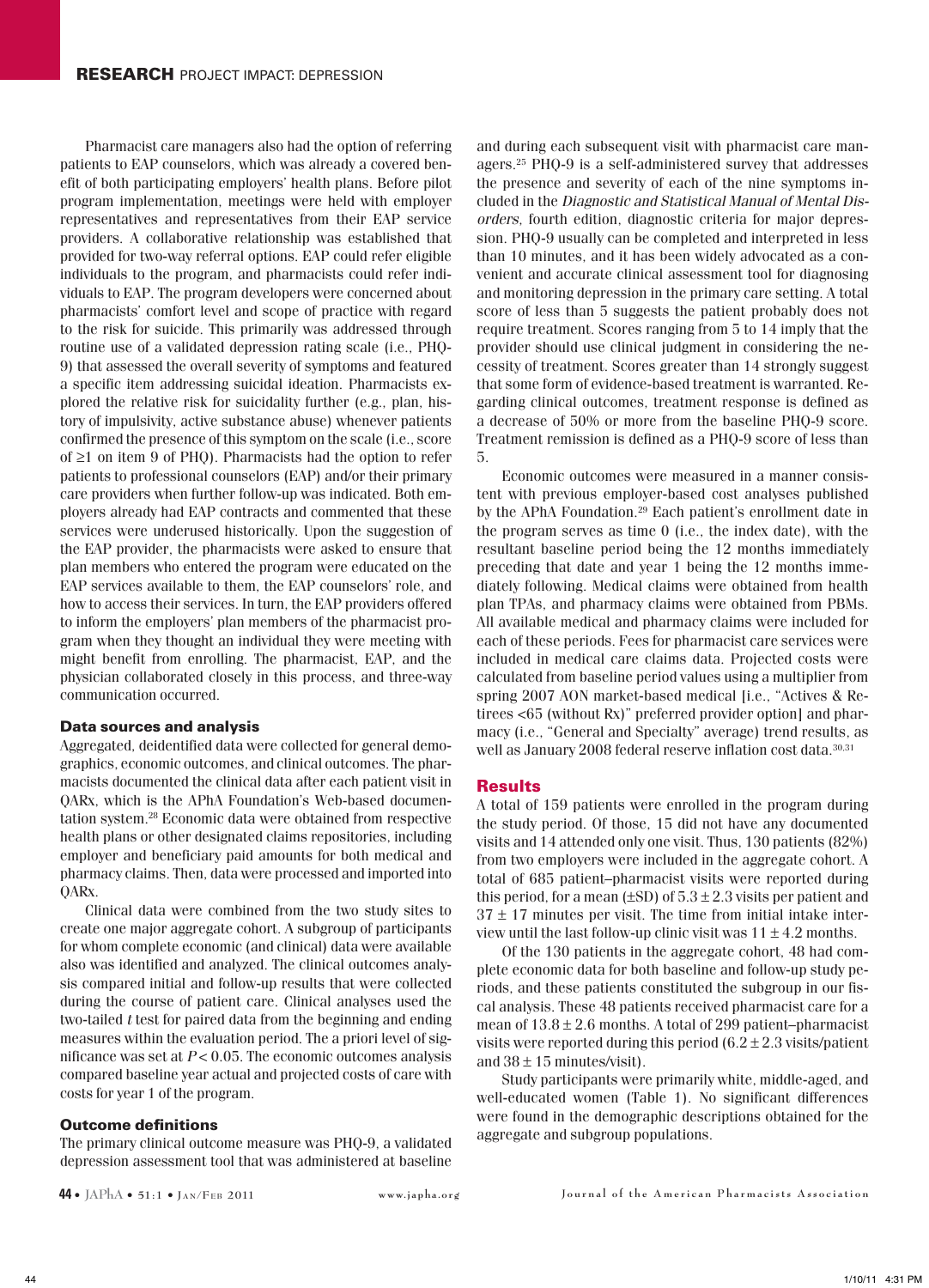**Table 1.** Demographics of participants enrolled in Project ImPACT: Depression

| <b>Demographic</b><br>characteristic                                               | <b>Aggregate</b><br>cohort <sup>a</sup><br>$\frac{0}{0}$ | Economic<br>subgroupb<br>$\frac{0}{0}$ |
|------------------------------------------------------------------------------------|----------------------------------------------------------|----------------------------------------|
| Gender                                                                             |                                                          |                                        |
| Women                                                                              | 85                                                       | 87                                     |
| Men                                                                                | 15                                                       | 13                                     |
| Age (years)<br>$\leq$ 34                                                           | 12                                                       | 10                                     |
| $35 - 44$                                                                          | 21                                                       | 25                                     |
| $45 - 54$                                                                          | 42                                                       | 42                                     |
| $55 - 64$                                                                          | 25                                                       | 23                                     |
| <b>Ethnicity</b>                                                                   |                                                          |                                        |
| <b>Black</b>                                                                       | $\overline{7}$                                           | 10                                     |
| White                                                                              | 87                                                       | 84                                     |
| Hispanic                                                                           | $\overline{2}$                                           | $\overline{2}$                         |
| Native American                                                                    | $\overline{2}$                                           | 4                                      |
| Not specified                                                                      | $\overline{2}$                                           |                                        |
| <b>Education</b>                                                                   |                                                          |                                        |
| Eighth grade or less                                                               | 2                                                        | $\mathfrak z$                          |
| Some high school                                                                   | 4                                                        | $\overline{2}$                         |
| High school graduate                                                               | 7                                                        | 4                                      |
| Some college                                                                       | 35                                                       | 33                                     |
| College graduate                                                                   | 37                                                       | 42                                     |
| Postgraduate education                                                             | 14                                                       | 17                                     |
| Not available                                                                      | 1                                                        |                                        |
| <sup>a</sup> Aggregate cohort: n = 130.<br><sup>b</sup> Economic subgroup: n = 48. |                                                          |                                        |

## Clinical outcomes

Among the 130 participants included in the aggregate cohort, 104 (80%) exhibited a decrease in PHQ-9 scores between the baseline visit and the latest follow-up. A total of 10 patients (8%) had no change in depression severity, and depression severity worsened in 16 patients (12%). Mean PHQ-9 scores were  $11.5 \pm 6.6$  (i.e., moderate depression severity) at baseline

and  $5.3 \pm 4.7$  (i.e., mild severity depression) at latest follow-up (*P* < 0.0001; see Table 2 for clinical interpretation of survey scores). In general, clinical improvements and outcomes were superior for patients with severe depression at baseline (PHQ-9 >14; 83% achieved remission) compared with those with mild or moderate symptoms (PHQ-9 ≤14; 20% achieved remission). Suicide attempts were not reported or confirmed for any enrolled participants during the study period. For the subgroup with complete economic data, mean PHQ-9 scores decreased (from  $11.4 \pm 6.1$  at baseline to  $4.7 \pm 4.1$  at endpoint) in a manner similar to the aggregate cohort. Overall, a total of 88 patients (68%) were considered responders (≥50% reduction of PHQ-9 from baseline) and 73 patients (56%) were remitters (PHQ-9 <5 at latest follow-up). PHQ-9 clinical results for the aggregate cohort and the economic subgroup populations are summarized in Table 2.

## Economic outcomes

The mean total health care cost to the employer per patient per year increased from \$7,935 at baseline to an actual value of \$8,040 1 year later, but this total was less than the projection of \$9,023 for the 48 evaluable participants (calculated as described above; Figure 2 and Table 3). This value for actual total health care costs (per patient) represents an 11% decline from projected values or a total savings of \$41,881 per year for these 48 enrollees. The majority of this savings can be attributed to a decline in medical costs, which were projected to amount to \$5,353 per patient annually, but actual mean values were \$3,600 (33% lower than projected). Annual employer costs for prescription medications increased by 21% compared with the projected costs (\$3,670 vs. \$4,440/patient). In the baseline year, employer health plan medical costs represented 60% of total health care costs compared with 40% for pharmacy claims; these proportions shifted to 45% medical and 55% pharmacy in year 1 of the program. Individual outof-pocket costs for prescriptions decreased by 41% (\$323/patient) compared with projected estimates. However, enrollee out-of-pocket medical costs increased by 24% (\$434/patient) above projected values. Therefore, participants' overall costs increased by 4.2% above projected estimates, representing a

| <b>Table 2.</b> Clinical results of participants enrolled in Project ImPACT: Depression | <b>Aggregate</b><br>cohort: initial <sup>a</sup> | <b>Aggregate cohort:</b><br>most recent <sup>a</sup> |          | <b>Economic</b><br>subgroup: initial <sup>b</sup> | <b>Economic</b><br>subgroup: most recent <sup>b</sup> |          |
|-----------------------------------------------------------------------------------------|--------------------------------------------------|------------------------------------------------------|----------|---------------------------------------------------|-------------------------------------------------------|----------|
| PHQ-9 assessment                                                                        | n                                                | n                                                    | Dc       |                                                   | n                                                     |          |
| PHQ-9 score, mean $\pm$ SD                                                              | $11.5 \pm 6.6$                                   | $5.3 \pm 4.7$                                        | < 0.0001 | $11.4 \pm 6.1$                                    | $4.7 \pm 4.1$                                         | < 0.0001 |
| Minimal depression (1-4)                                                                | 25                                               | 73                                                   |          |                                                   | 32                                                    |          |
| Mild depression (5–9)                                                                   | 28                                               | 35                                                   |          | 16                                                |                                                       |          |
| Moderate depression (10-14)                                                             | 33                                               | 14                                                   |          |                                                   |                                                       |          |
| Moderately severe depression                                                            |                                                  |                                                      |          |                                                   |                                                       |          |
| $(15 - 19)$                                                                             | 29                                               |                                                      |          | 10                                                |                                                       |          |
| Severe depression (20-27)                                                               | 15                                               |                                                      |          |                                                   |                                                       |          |

Abbreviation used: PHQ, Patient Health Questionnaire.

a Aggregate cohort: n = 130.

b Economic subgroup: n = 48.

c *P* value determined by applying a two-tailed *t* test for paired data to the mean change data.

**J o u r n a l o f t h e A m e r i c a n P h a r m a c i s t s A s s o c i a t i o n www.japha.org Ja n/Fe b 2011 • 51:1 • JAPhA • 45**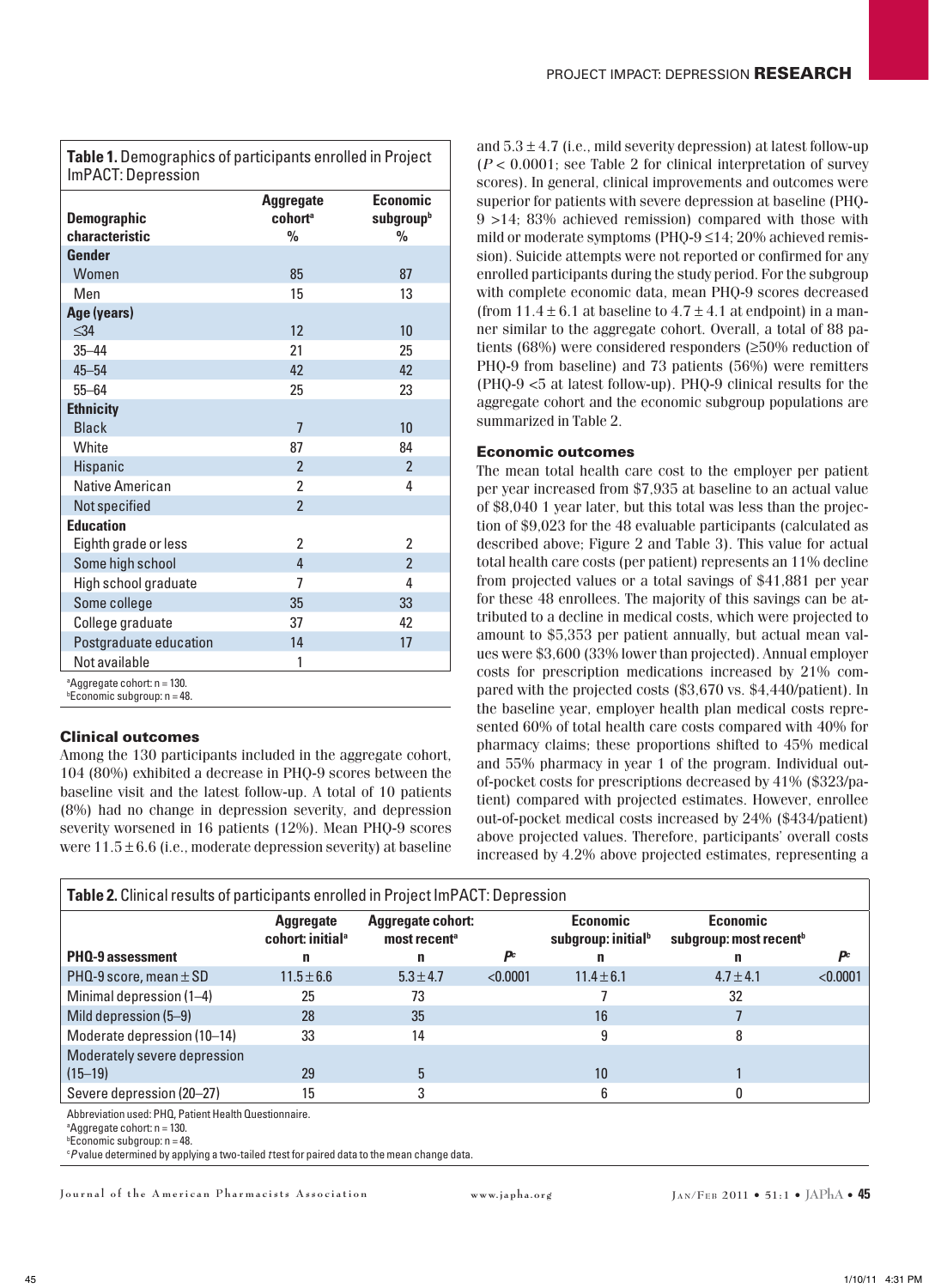| Table 3. Economic analysis of participants enrolled in Project ImPACT: Depression                                                     |                      |                               |               |                                           |                                                   |  |  |
|---------------------------------------------------------------------------------------------------------------------------------------|----------------------|-------------------------------|---------------|-------------------------------------------|---------------------------------------------------|--|--|
|                                                                                                                                       | <b>Baseline year</b> | Year 1 projected <sup>a</sup> | Year 1 actual | Difference between<br>baseline and actual | <b>Difference between</b><br>projected and actual |  |  |
| Medical costs ( $n = 48$ patients) <sup>b</sup>                                                                                       |                      |                               |               |                                           |                                                   |  |  |
| Employer payments (total)                                                                                                             | \$226,798            | \$256,962                     | \$172,790     | $-23.81%$                                 | $-32.76%$                                         |  |  |
| Employer (per patient)                                                                                                                | \$4,725              | \$5,353                       | \$3,600       | $-$ \$1,125                               | $-$1,754$                                         |  |  |
| Enrollee payments (total)                                                                                                             | \$78,040             | \$88,419                      | \$109,245     | 39.99%                                    | 23.55%                                            |  |  |
| Enrollee (per patient)                                                                                                                | \$1,626              | \$1,842                       | \$2,276       | \$650                                     | \$434                                             |  |  |
| <b>Total payments</b>                                                                                                                 | \$304,838            | \$345,381                     | \$282,035     | $-7.48%$                                  | $-18.34%$                                         |  |  |
| Total (per patient)                                                                                                                   | \$6,351              | \$7,195                       | \$5,876       | $-$ \$475                                 | $-$ \$1,320                                       |  |  |
| <b>Medication costs (n = 48 patients)</b>                                                                                             |                      |                               |               |                                           |                                                   |  |  |
| Employer payments (total)                                                                                                             | \$154,102            | \$176,139                     | \$213,122     | 38.30%                                    | 21.00%                                            |  |  |
| Employer (per patient)                                                                                                                | \$3,210              | \$3,670                       | \$4,440       | \$1,230                                   | \$770                                             |  |  |
| Enrollee payments (total)                                                                                                             | \$32,792             | \$37,481                      | \$21,964      | $-33.02%$                                 | $-41.40%$                                         |  |  |
| Enrollee (per patient)                                                                                                                | \$683                | \$781                         | \$458         | $-$ \$226                                 | $-$ \$323                                         |  |  |
| <b>Total payments</b>                                                                                                                 | \$186,894            | \$213,620                     | \$235,086     | 25.79%                                    | 10.05%                                            |  |  |
| Total (per patient)                                                                                                                   | \$3,894              | \$4,450                       | \$4,898       | \$1,004                                   | \$447                                             |  |  |
| Total health care costs ( $n = 48$                                                                                                    |                      |                               |               |                                           |                                                   |  |  |
| patients)                                                                                                                             |                      |                               |               |                                           |                                                   |  |  |
| Employer payments (total)                                                                                                             | \$380,900            | \$433,101                     | \$385,912     | 1.32%                                     | $-10.90\%$                                        |  |  |
| Employer (per patient)                                                                                                                | \$7,935              | \$9,023                       | \$8,040       | \$104                                     | $-$ \$983                                         |  |  |
| Enrollee payments (total)                                                                                                             | \$110,832            | \$125,901                     | \$131,208     | 18.38%                                    | 4.22%                                             |  |  |
| Enrollee (per patient)                                                                                                                | \$2,309              | \$2,623                       | \$2,734       | \$425                                     | \$111                                             |  |  |
| <b>Total payments</b>                                                                                                                 | \$491,732            | \$559,002                     | \$517,121     | 5.16%                                     | $-7.49%$                                          |  |  |
| Total (per patient)                                                                                                                   | \$10,244             | \$11,646                      | \$10,773      | \$529                                     | $-$ \$873                                         |  |  |
| a Represents projected costs for period if no plan changes bad been made and average market and inflation increases were applied 3031 |                      |                               |               |                                           |                                                   |  |  |

Represents projected costs for period if no plan changes had been made and average market and inflation increases were applied. $^{\rm !}$ b Known patient visits amounts billed by providers to employers through December 2007 were a mean of \$331.15 per patient.

mean increase of \$111 compared with their baseline year. It is important to reemphasize that the economic analysis includes the additional costs incurred by the two health plans resulting from the program: pharmacist care manager services and reduced prescription copayments.

## **Discussion**

Studies using collaborative care models consistently have found that when pharmacists intervene among patients with chronic illnesses (e.g., diabetes, asthma, hypertension, dyslipidemia), prescription costs increase but medical costs decrease and a net health plan savings is evident.<sup>21–24</sup> This economic pattern also was found in the present investigation among depressed patients; medical costs were 33% lower and medication costs were 21% higher compared with projected estimates, resulting in actual total health care expenditures by the employer that were 10.9% lower than expected (\$983 lower per patient, inclusive of program costs).

This investigation also found significant improvements in clinical outcomes, as 68% of the patients exhibited a treatment response and 56% achieved remission. This compares favorably with previous multidisciplinary collaborative care studies for depression, for which response rates have averaged 54% (vs. 41% in control patients) and remission rates were 42% (vs. 29% in control patients) using a variety of depression rating scales.19 Of note, however, these investigations were methodologically more rigorous than this pilot project, featuring randomized controlled study designs.

An additional outcome worthy of mention is the study's retention rate; 82% of the participants remained enrolled in the program for 1 year or more, suggesting that the program was well received by depressed employees and their dependents. Whether this high retention rate was a result of financial incentives, quality of care, pharmacist care manager accessibility, or other factors is unclear; however, from the payer perspective, practical benefit of this overall approach appears to exist. This impression is further supported by the fact that both employer groups have offered this program to their beneficiaries for more than 3 years now and continue to maintain it as a standard health benefit.

One interesting and unexpected result of the study was that individual enrollee's overall out-of-pocket costs increased. This increase was exclusively on the medical side. Out-of-pocket costs for prescriptions decreased by more than 41%, but outof-pocket medical expenses increased by 24%. Given the reduced actual medical costs compared with those projected, this increase in prescription medication costs likely was not a result of declining health. Our assertion is that patients in this program took advantage of available health services more frequently compared with before the program was instituted.

One critical outcome that we had hoped to quantify with this project was that of worker productivity. As other research-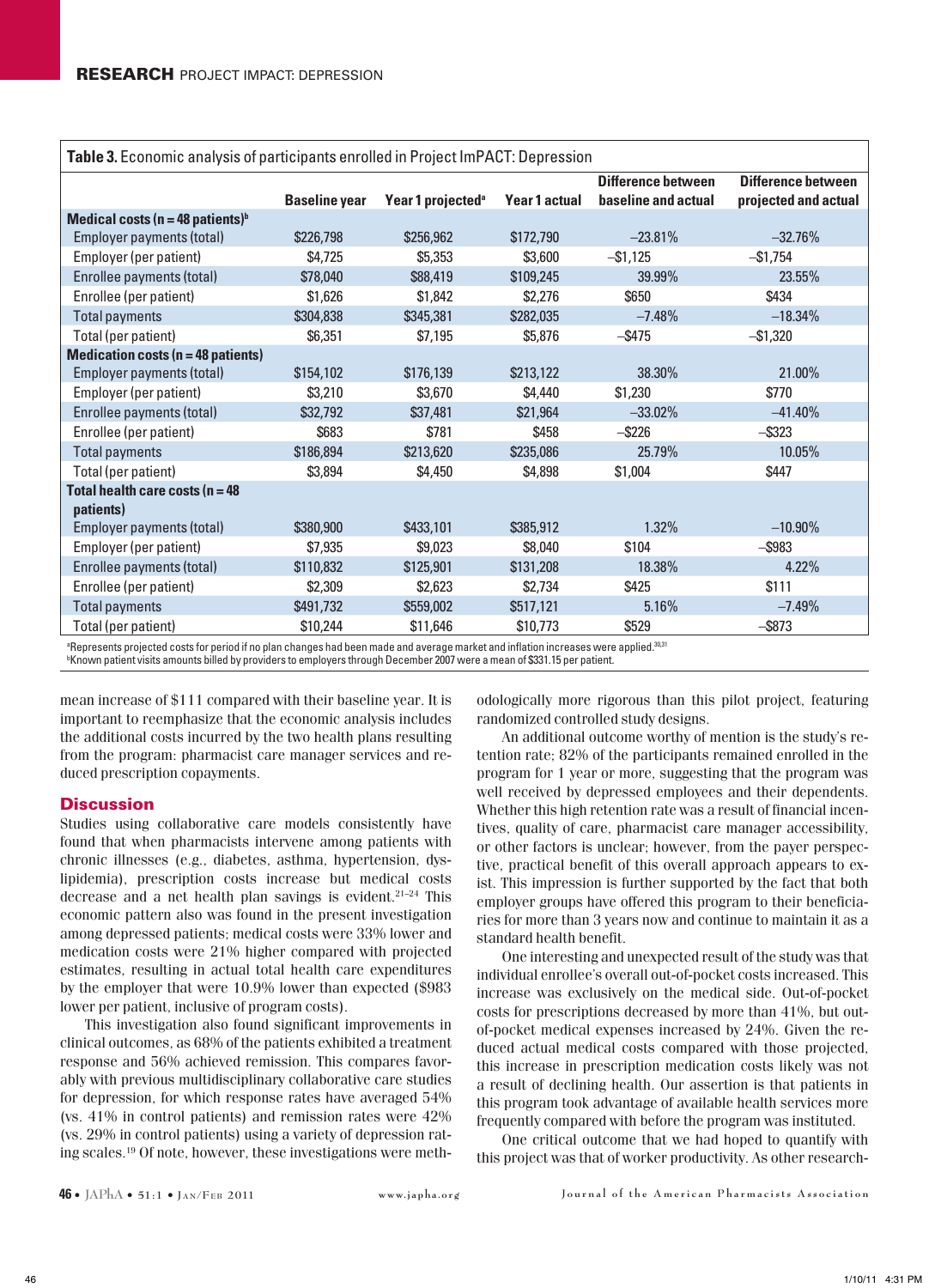

**Figure 2.** Project ImPACT: Depression economic analysis  $n = 48$  participants

ers have concluded, improvements in absenteeism and presenteeism may be the biggest cost drivers justifying the pursuit of quality depression care, particularly from the employers' perspective.8,32,33 Unfortunately, the employers involved in this investigation ultimately were unable to provide absenteeism data. It would be reasonable to assume that significant improvements in these indirect costs occurred, particularly considering that 36 of 44 patients recovered from moderate to severe depressive illness (PHQ-9 >14) and achieved disease remission, but we were unable to quantify these productivity measures. In all likelihood, these clinical improvements suggest that the true savings inherent with this program were underestimated, but this can only be verified with further study.

This care model emphasized the role of clinical pharmacists as care managers, working collaboratively with primary care providers and other mental health professionals to ensure frequent follow-up, monitor treatment adherence, and provide patient education. As such, this intervention features the core elements required of a collaborative care model.34 However, given the preliminary nature of this pilot project, we were unable to quantify which of the program's features are uniquely responsible for the positive clinical and economic outcomes. Financial incentives were presumably influential, but we also believe that the process of care blends important elements of "reformed" health care delivery, integrating provider accessibility, patient centeredness, and lifestyle considerations into the model. Much emphasis has been placed on the flexibility and exportability of collaborative care models, but whether incorporating other health professionals into the model (e.g., nurse specialists, physician assistants, social workers) would have a similar favorable impact on clinical and economic outcomes remains to determined. However, we believe the current work supports the growing conclusion that properly trained pharmacists have skills that can contribute to the management of chronic medical conditions for which medication is a hallmark of management and that these skills go well beyond dispensing functions.

## Limitations

This investigation was designed as a proof-of-concept project, examining the preliminary impact of a uniquely incentivized model of care for depression. As such, several study limitations should be considered. The lack of a control group and randomization procedures are notable limitations. For example, clinical improvements may have been influenced by regression-tothe-mean phenomenon, which is supported to some extent by the superior clinical outcomes found among the severely depressed. Similarly, the natural course of depression is episodic and highly variable, and patients may experience spontaneous remissions independent of any study intervention. The incorporation of an appropriate control group may have minimized this potential bias considerably. A Hawthorne effect also may have influenced the intervention's success. Participating pharmacist care managers were aware of the investigation from the outset, but the optimization of patient care that may have transpired during the study would be expected to be incorporated into any viable program that an employer group chose to implement in practice.

The variable length of follow-up in this study also may be questioned, but we are in agreement with previous researchers in this field who have contended that this flexible approach is more consistent with the needs of patients in real-world practice and less contrived than fixed-treatment protocols found in previous trials.35,36 Other potential limitations include the small number of pharmacists and treatment facilities providing the intervention and that complete financial data were not available for the majority of participants (primarily because of unwillingness or inability of TPAs and PBMs to provide requested claims data). Finally, a potential selection bias also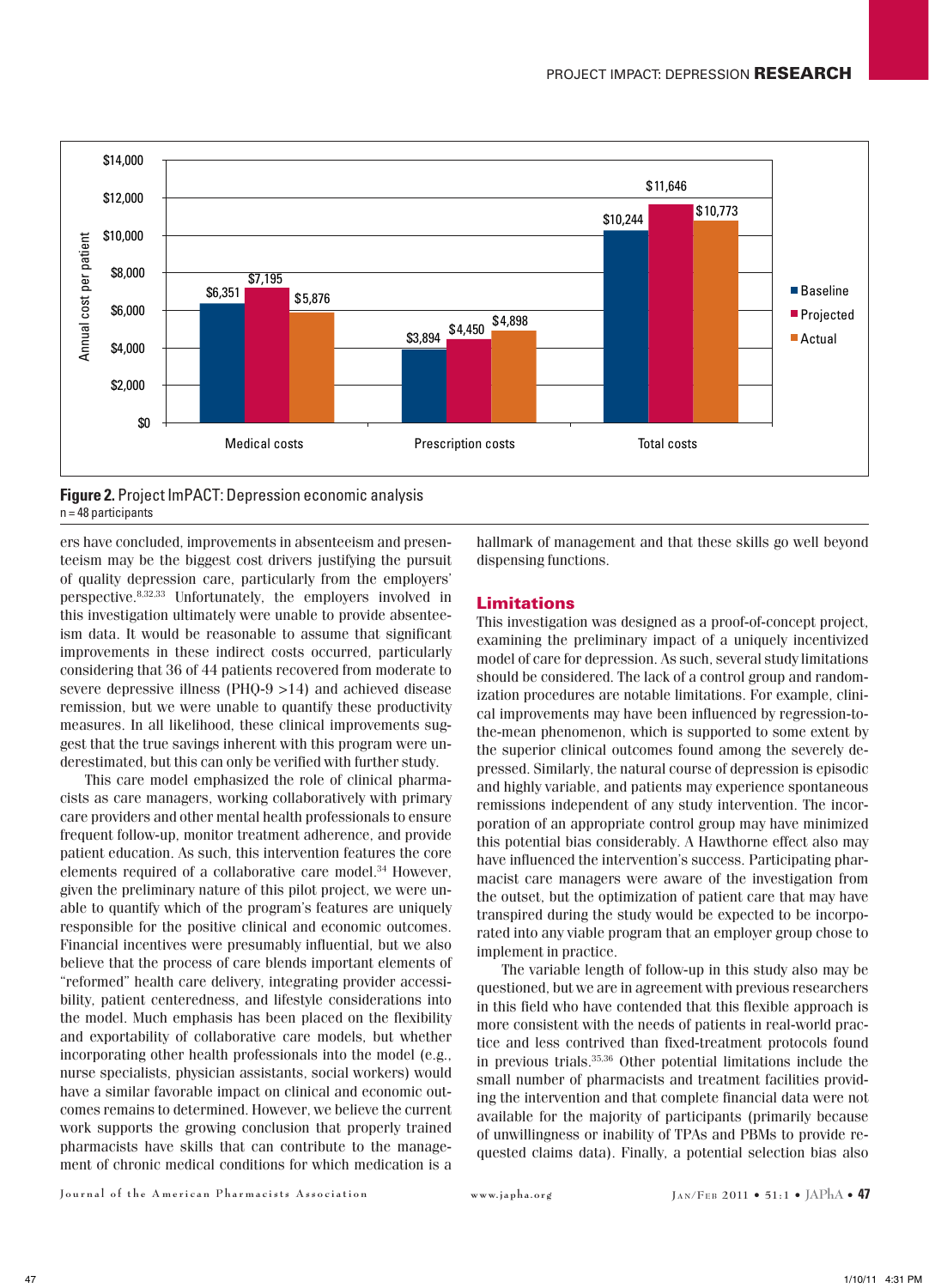may have influenced our findings, as patients were often identified through self-referral and therefore may be more motivated to pursue treatment success.

The results of this preliminary investigation suggest that a depression care model that emphasizes the role of pharmacists and realigns treatment incentives is worthy of further study. Ultimately, this collaborative care model should be subjected to the rigors of a controlled investigation with randomization of patients or clinics to respective study arms. Complete economic data also should be collected and analyzed, including health care use data and productivity measures (i.e., monetary values for changes in absenteeism and presenteeism rates). A larger scale study could stratify and analyze patients based on disease severity to determine whether the economic outcomes are affected by disease severity similar to the clinical outcomes in this study.

Future investigations also may choose to consider the value of pharmacists directly providing medication management services. From the medical literature, depressed patients clearly require close follow-up and medication adjustment to achieve a therapeutic response or disease remission.37 The pilot study was not designed to assess medication recommendations of pharmacists. However, in a randomized controlled trial published in 2003, pharmacists at a staff model health maintenance organization served not only as care managers but also provided medication management with prescriptive authority to adjust treatment regimens, augment antidepressants (with other pharmacological agents), or switch to alternative agents.38 Considerable benefits were reported with this approach, and the authors speculated that the higher frequency of antidepressant switch rates found with the experimental group may have provided indirect evidence that closer follow-up and appropriate medication adjustments by clinical pharmacists were influential factors in achieving superior outcomes.

## Conclusion

Project ImPACT: Depression explored the preliminary impact and feasibility of an employer-funded collaborative care program for depression that emphasized the role of pharmacist care managers in the ambulatory care setting. Significant improvements in depression scores were observed in the 130 patients included in the analysis, and positive economic outcomes were evident (from the health plans' perspective) among the 48 patients with complete economic data. Although this pilot project may be regarded as an initial evolutionary step toward improving depression outcomes, the preliminary success of this promising and exportable model may serve to inspire future investigations.

#### **References**

- 1. Ustun JB, Ayuso-Mateos JL, Chatterji S, et al. Global burden of depressive disorders in the year 2000. Br J Psychiatry. 2004;184:386–92.
- 2. Kessler RC, Berglund P, Demler O, et al. The epidemiology of major depressive disorder: results from the National Comorbidity Survey Replication (NCS-R). JAMA. 2003;289:3095–105.
- 
- 3. Goldman LS, Nielsen NH, Champion HC. Awareness, diagnosis, and treatment of depression. J Gen Intern Med. 1999;14:569–80.
- 4. Patten SB. Long-term medical complications and major depression in the Canadian population. Can J Psychiatry. 1999;44:151–7.
- 5. National Academy of Sciences. Depression in parents, parenting, and children: opportunities to improve identification, treatment, and prevention. Accessed at www.bocyf.org/parental\_depression.html, August 10, 2009.
- 6. Doshi J, Cen L, Polsky D. Depression and retirement in late middle-aged U.S. workers. Health Serv Res. 2008;43:693–713.
- 7. Druss BG, Rosenheck RA, Sledge WH. Health and disability costs of depressive illness in a major US corporation. Am J Psychiatry. 2000;157:1274–8.
- 8. Lerner D, Henke RM. What does research tell us about depression, job performance, and work productivity ? J Occup Environ Med. 2008;50:401–10.
- 9. Lin EH, Von Korff M, Katon W, et al. The role of primary care physicians in patients' adherence to antidepressant therapy. Med Care. 1995;33:67–74.
- 10. Frank RG, Huskamp HA, Pincus HA. Aligning incentives in the treatment of depression in primary care with evidence-based practice. Psychiatr Serv. 2003;54:682–7.
- 11. Wells KB, Katon W, Rogers B, et al. Use of minor tranquilizers and antidepressant medications by depressed outpatients: results from the medical outcomes study. Am J Psychiatry. 1994;151:694–700.
- 12. Oxman TE, Dietrich AJ, Williams JW Jr, Kroenke K. A three-component model for reengineering systems for the treatment of depression in primary care. Psychosomatics. 2002;43:441–50.
- 13. Lin EH. Adherence with antidepressant therapy and successful patient self-management. CNS Spectr. 2009;12(8 suppl 13):1–28.
- 14. Wagner EH, Austin BT, Davis C, et al. Improving chronic illness care: translating evidence into action. Health Aff (Millwood) 2001;20:64–78.
- 15. Dietrich AJ, Oxman TE, Williams JW Jr, et al. Going to scale: reengineering systems for primary care treatment of depression. Ann Fam Med. 2004;2:301–4
- 16. Katon W, Von Korff M, Lin E, et al. Stepped collaborative care for primary care patients with persistent symptoms of depression: a randomized trial. Arch Gen Psychiatry. 1999;56:1109–15.
- 17. Wells KB, Sherbourne C, Schoenbaum M, et al. Impact of disseminating quality improvement programs for depression in managed primary care: a randomized controlled trial. JAMA. 2000;283:212–20.
- 18. Dietrich AJ, Oxman TE, Williams JW Jr, et al. Re-engineering systems for the treatment of depression in primary care: cluster randomised controlled trial. BMJ. 2004;329:602.
- 19. Williams JW Jr, Gerrity M, Holsinger T, et al. Systematic review of multifaceted interventions to improve depression care. Gen Hosp Psychiatry. 2007;29:91–116.
- 20. Wang PS, Simon GE, Avorn J, et al. Telephone screening, outreach and care management for depressed workers and impact on clinical and work outcomes: a randomized controlled trial. JAMA 2007;298:1401–11.
- 21. Bluml BM, McKenney JM, Cziraky MJ. Pharmaceutical care services and results in Project ImPACT: Hyperlipidemia. J Am Pharm Assoc. 2000;40:157–65.

**48 •** JAPhA • 51:1 • Jan/FEB 2011 www.japha.org Journal of the American Pharmacists Association